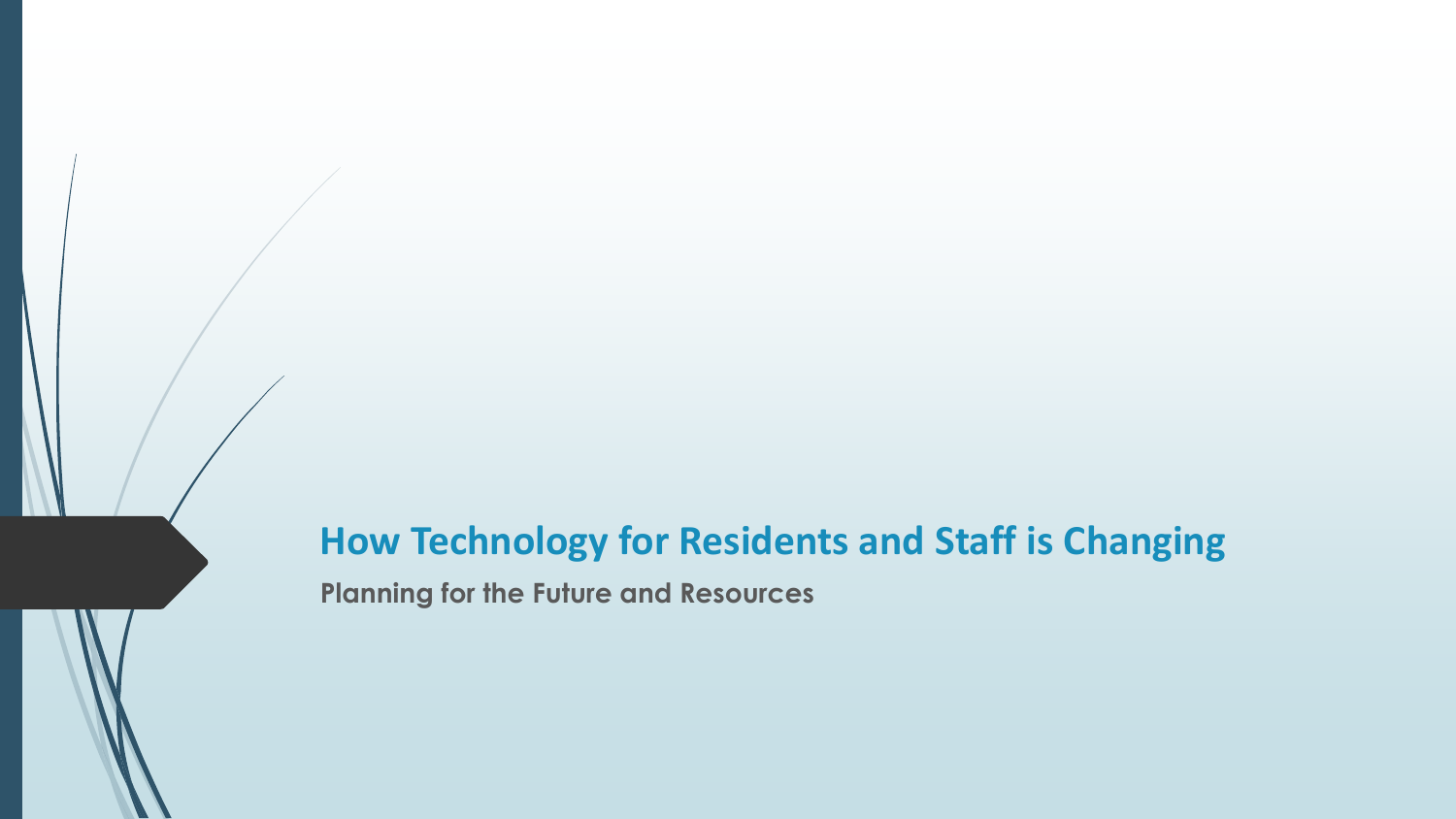The Need For Technology Tele-health Services Groceries **Social Connection Communication**

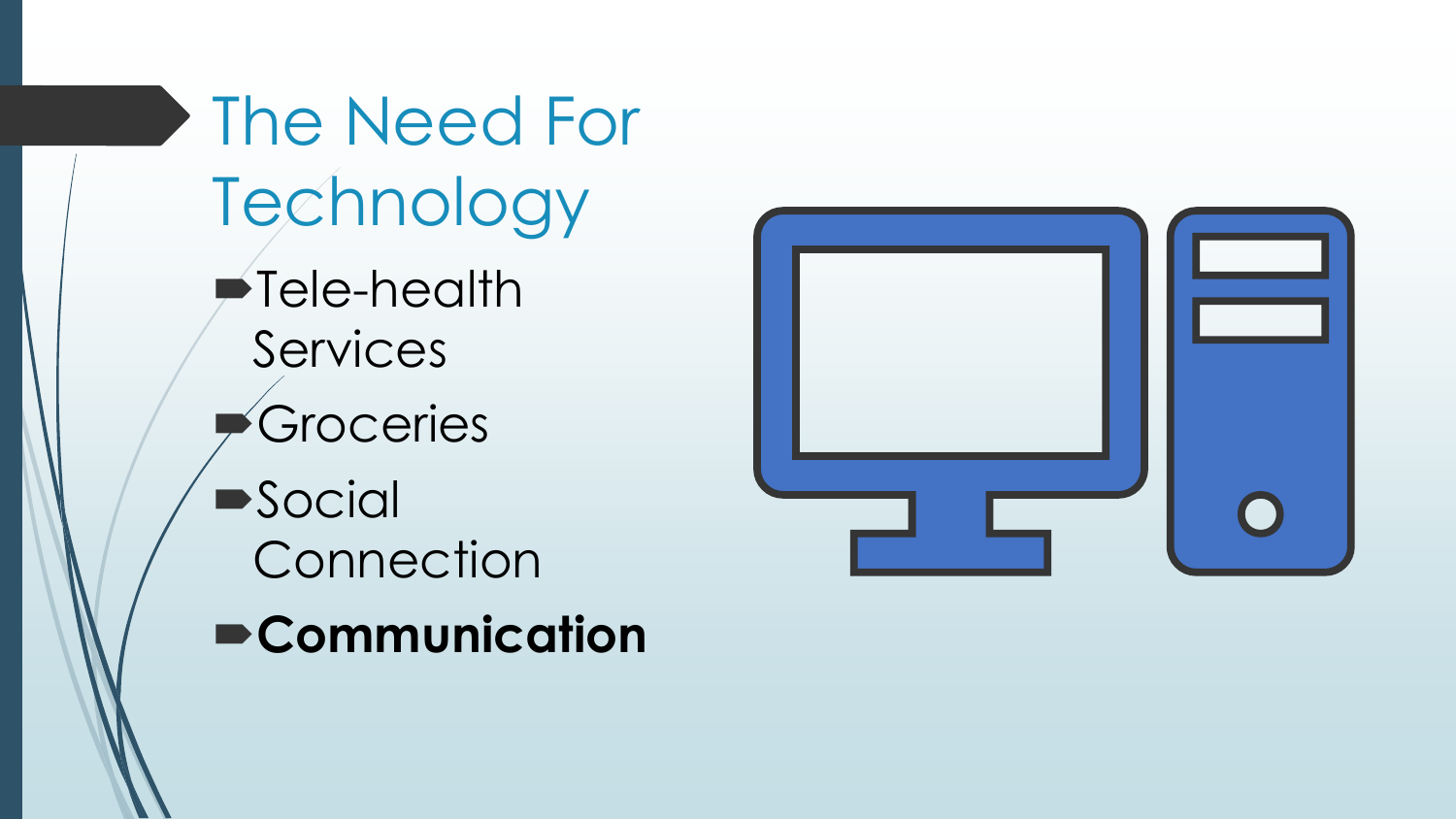# Planning for the Future

**The use of technology (for both staff and residents) will be a relevant tool for awhile…**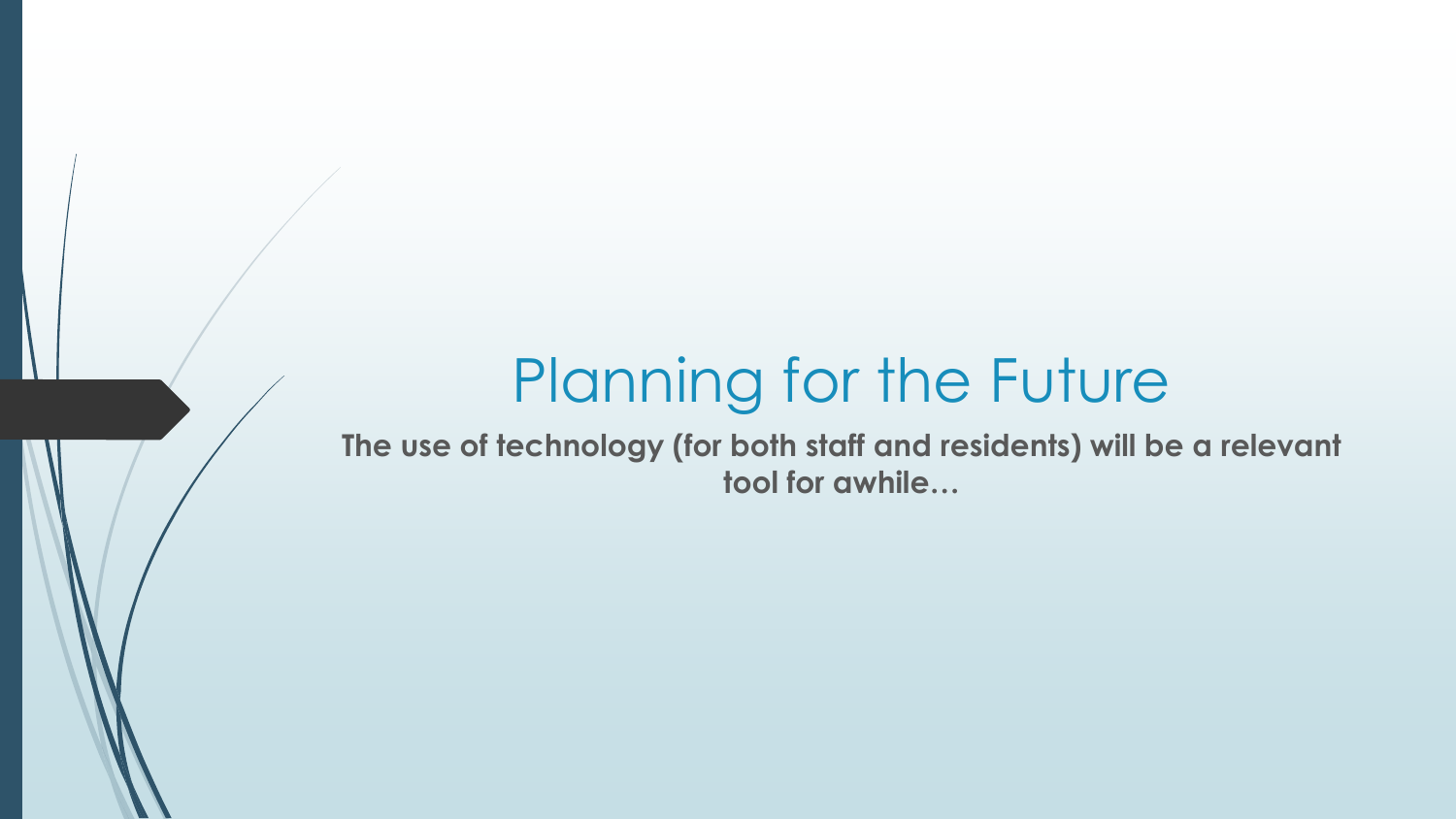### Don't Panic!

- **Tech Phobia**: Residents and staff veer away from technology due to fear of 'messing it up,' or 'breaking' whatever they are using.
- We must learn to become comfortable with technology and platforms (new and old).
- We must be comfortable with being uncomfortable.
- How? Trial and error, educate yourself, learn from your peers (both staff and residents).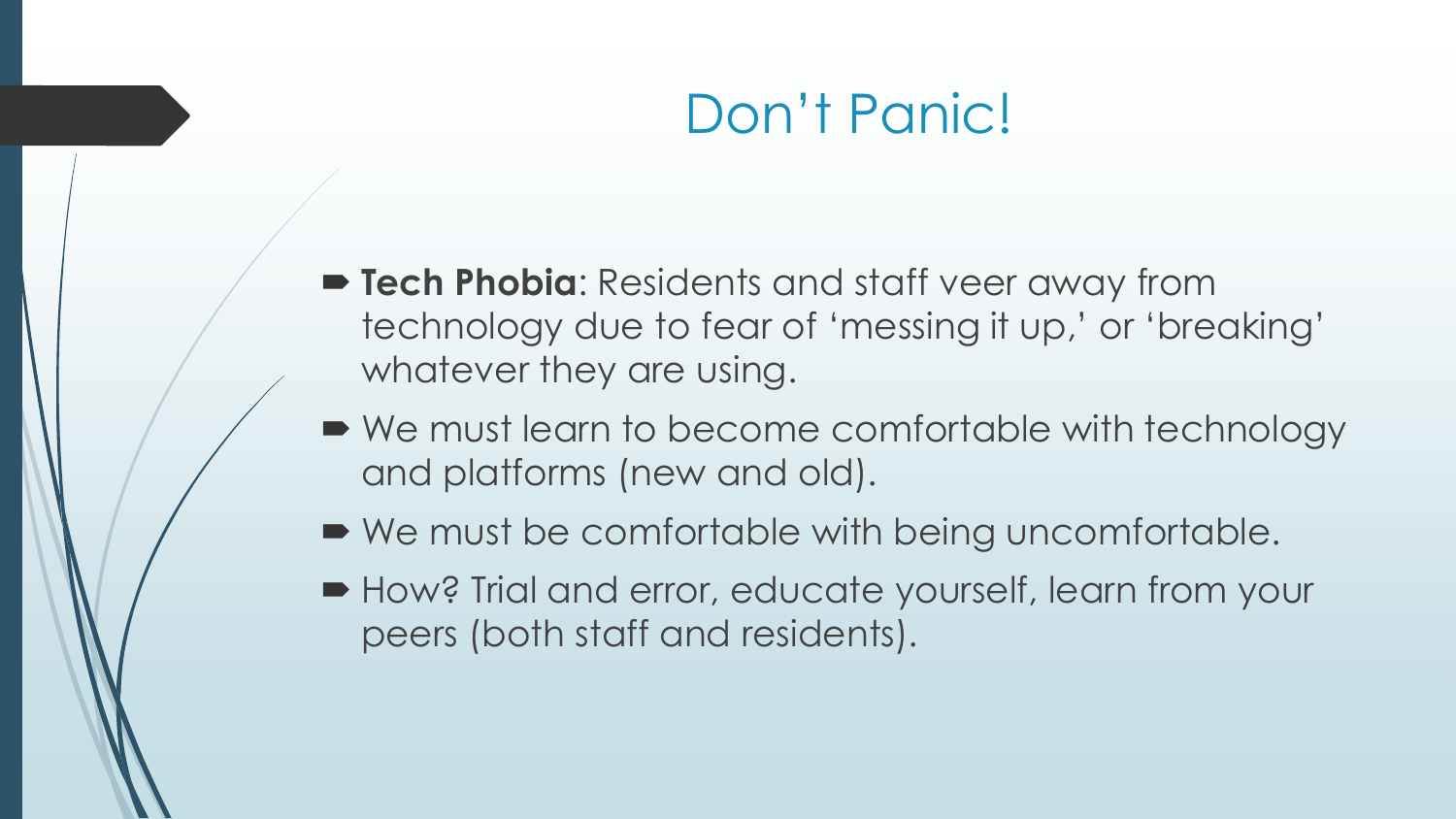# What is here to stay?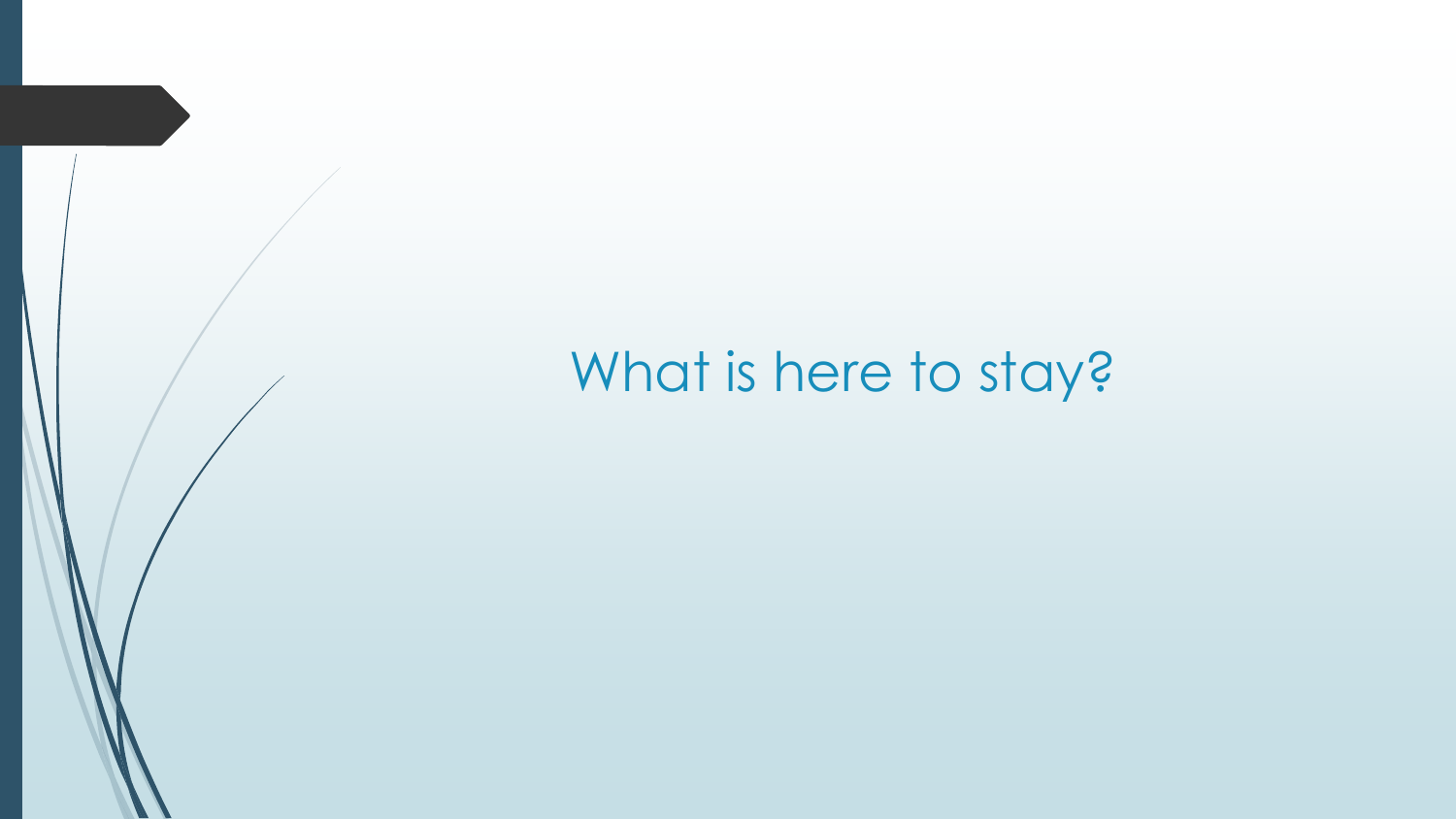# Emergency Communication

#### One Call Now

- $\blacktriangleright$  Residents + staff can choose to be reached by phone, email, or text.
	- Send important voice, text and email messages to groups of any size through a simple click or call
- <https://www.onecallnow.com/>
- Note different payment options!



#### **AlertMedia**

- $\blacksquare$  Notify residents  $+$  staff of critical events like office closures, accidents, inclement weather, and other incidents requiring immediate attention.
- Send unlimited messages to your audience via voice call, text message, email, mobile app push notification, social media, and unlimited custom channels.
- **<https://www.alertmedia.com/>**
- **Different payment options!**

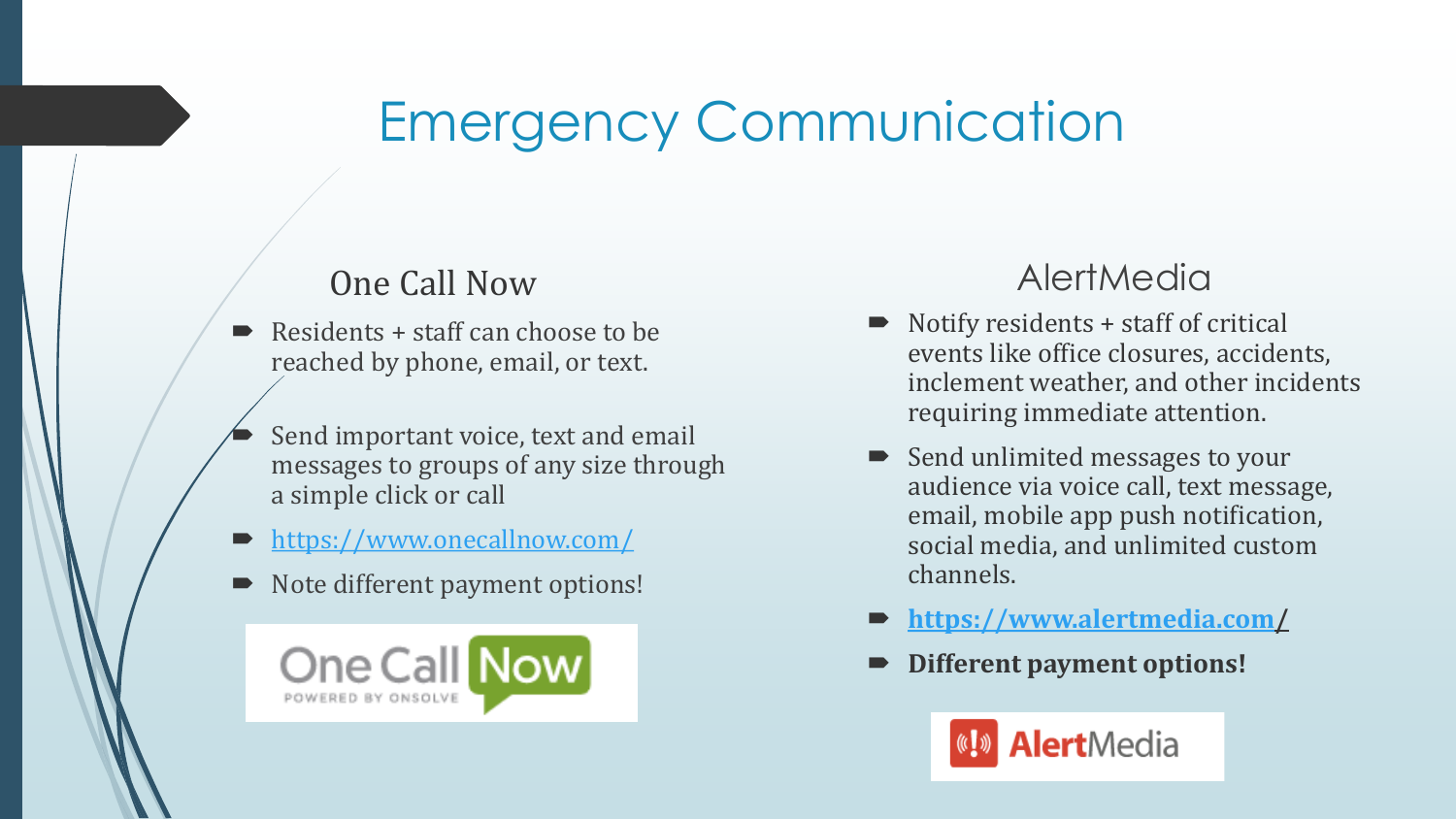Reminder: Make sure to educate your ESL classes on emergency communication!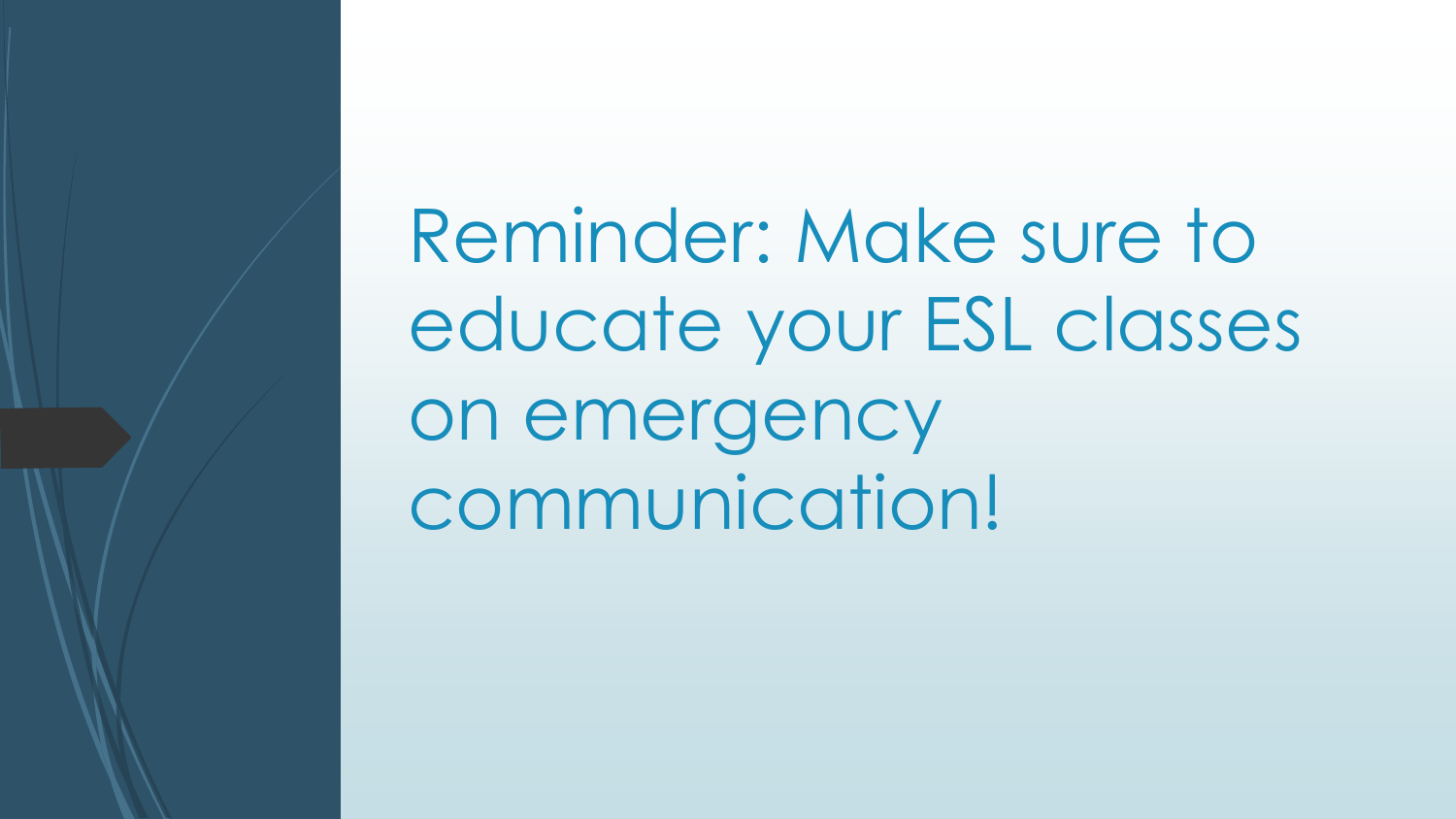### Social Connection and Education

 Virtual Connections: This is the hub for free activities, entertainment, spiritual and wellness-minded resources.

<https://www.slvirtual.com/>

(and linked under CSS's Resident Resources page)

■ Get Setup: A free hub of video classes and how-tos (Zoom, Google docs, yoga, mindfulness, etc.) geared for older adults. <https://www.getsetup.io/>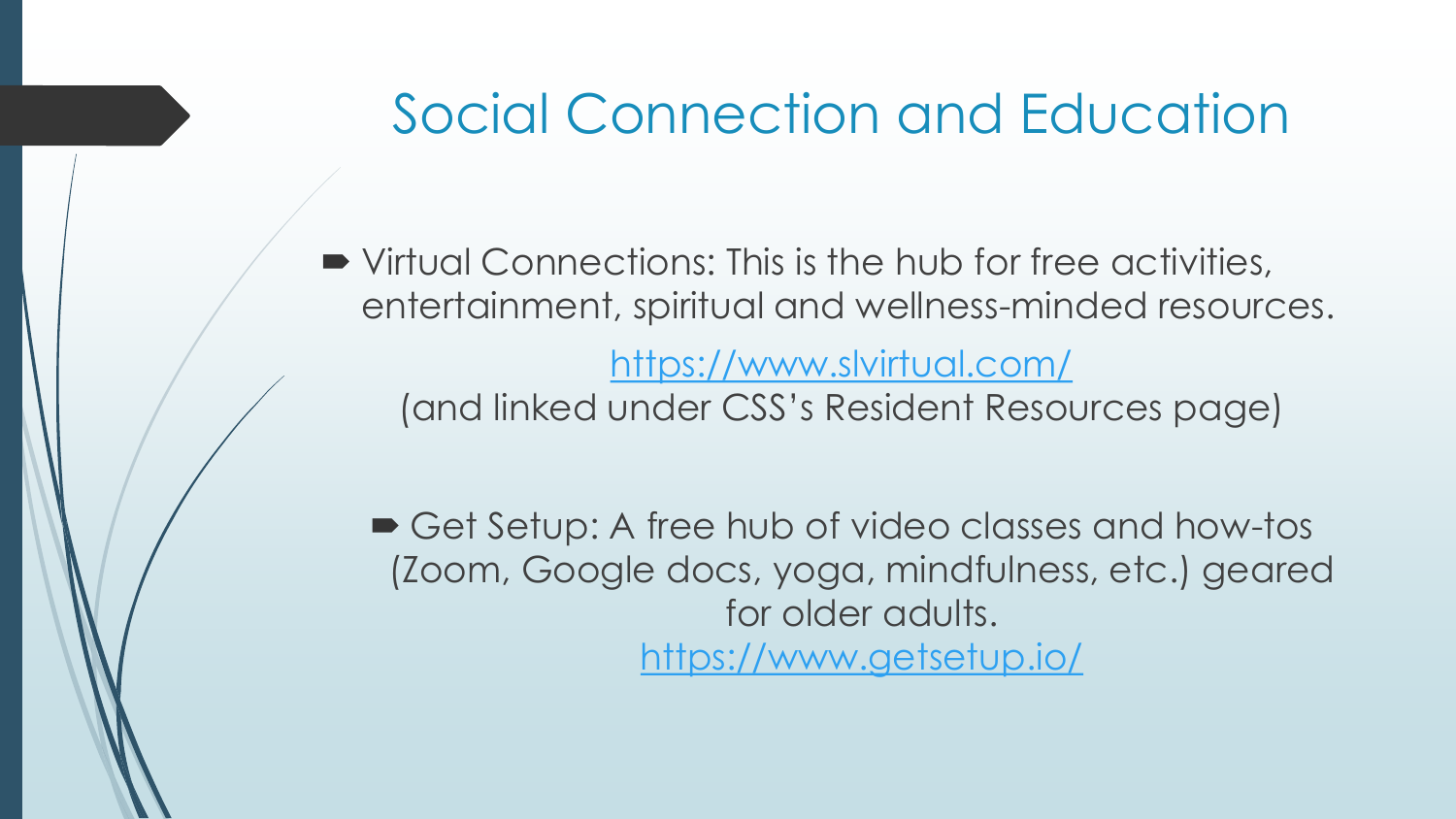# Remote Service Coordination **Highlights**

- **Contact Information**
	- **Resident Files**
- **Property and Outside Partnerships**

### See handout for more details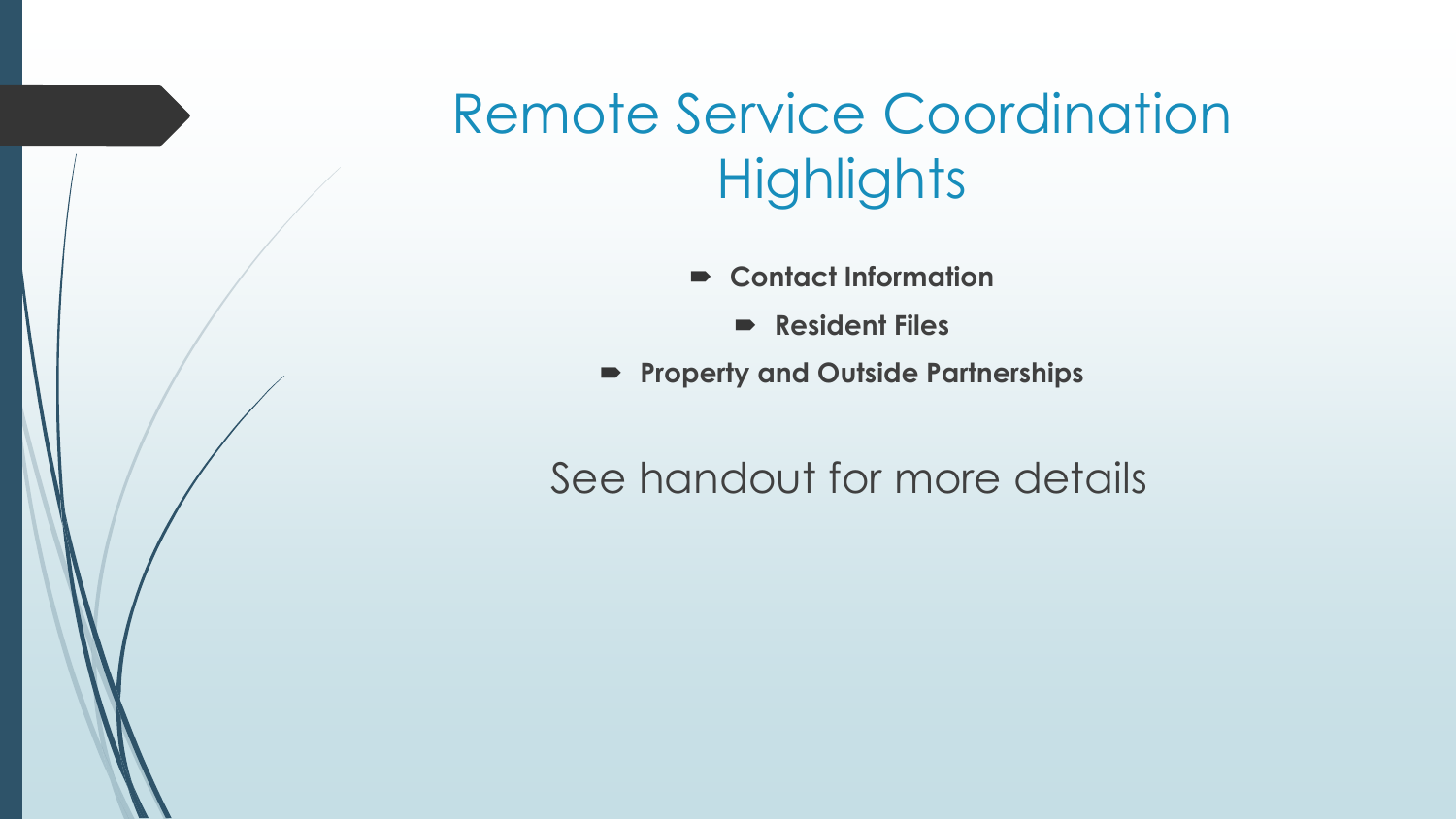## Working Through Frustration

Use resident experts to teach others hold program demonstrations/tutorials either through Zoom, or in your computer labs once viable.

- Utilize staff to teach fellow colleagues, too!
- If it doesn't feel natural, get people used to using it so it does.
- Emphasis on *trial by error!*
- ■Be able to laugh it off or find humor in the situation.